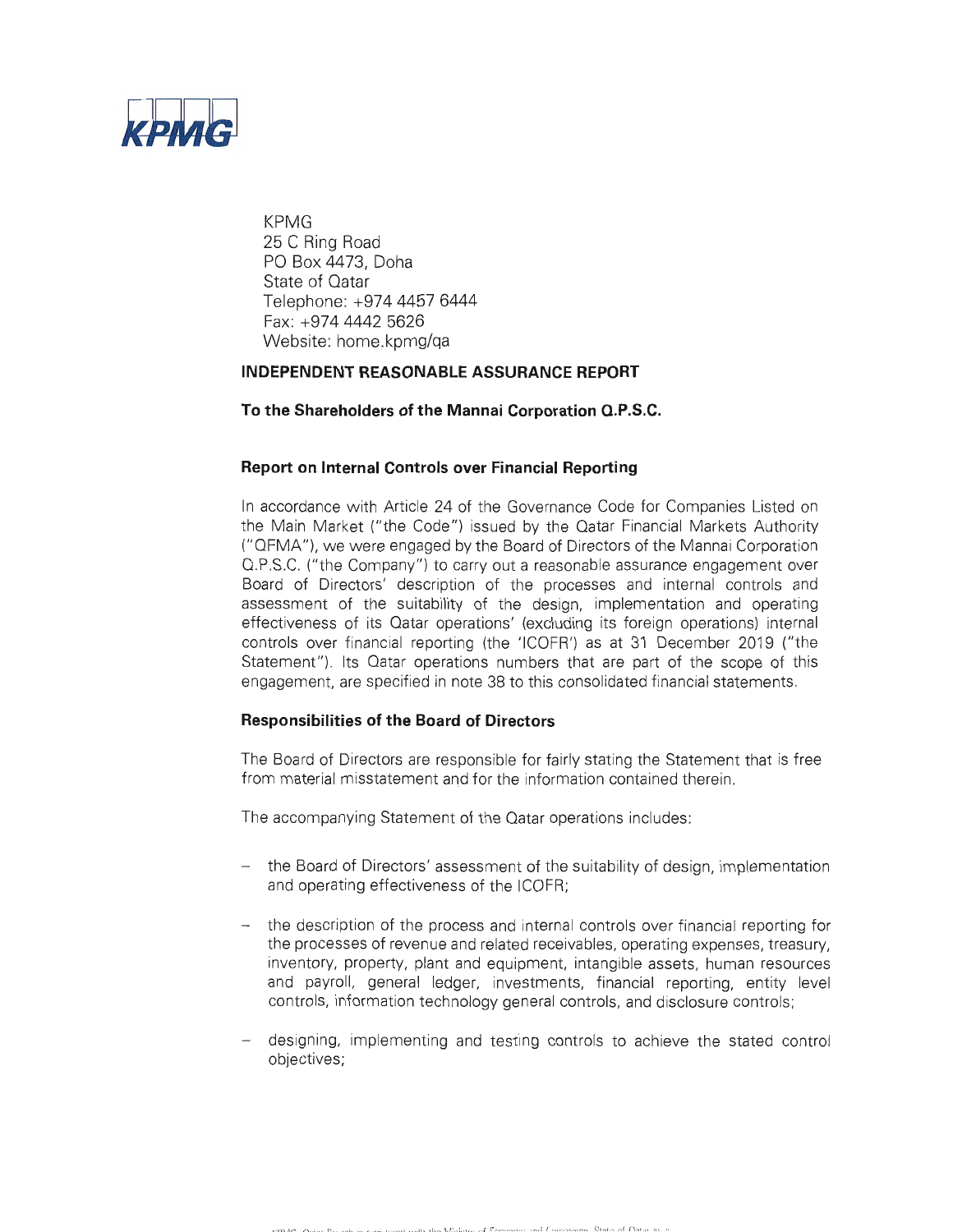

# ~ **INDEPENDENT REASONABLE ASSURANCE REPORT (CONTINUED) - Mannai Corporation Q.P.S.C.**

- identification of control gaps and failures, how they are remediated, and procedures set to prevent such failures or to close control gaps; and
- planning and performance of the management's testing, and identification of the control deficiencies.

The Board of Directors is responsible for establishing and maintaining internal controls over financial reporting based on the criteria established in Internal Control - Integrated Framework (2013), issued by the Committee of Sponsoring Organizations of the Treadway Commission ("COSO" or "COSO Framework").

This responsibility includes designing, implementing, maintaining and testing internal control relevant to the preparation and fair presentation of the Statement that is free from material misstatement, whether due to fraud or error. It also includes developing the control objectives in line with the COSO Framework; designing, implementing and testing controls to achieve the stated control objectives; selecting and applying policies, making judgments and estimates that are reasonable in the circumstances, and maintaining adequate records in relation to the appropriateness of the Qatar operation's ICOFR.

The Board of Directors is responsible for ensuring that management and staff involved with the preparation of the Statement are properly trained, systems are properly updated and that any changes in reporting encompass all significant business units.

The Board of Directors is also responsible for compliance with all applicable laws and regulations applicable to its activities.

### **Our Responsibilities**

Our responsibility is to examine the Statement prepared by the Company and to issue a report thereon including an independent reasonable assurance conclusion based on the evidence obtained. We conducted our engagement in accordance with International Standard on Assurance Engagements (ISAE) 3000, Assurance Engagements Other Than Audits or Reviews of Historical Financial Information issued by the International Auditing and Assurance Standards Board. That standard requires that we plan and perform our procedures to obtain reasonable assurance about whether the Statement is fairly presented, in all material respects, in accordance with the control objectives set out therein.

We apply International Standard on Quality Control 1 and accordingly maintain a comprehensive system of quality control including documented policies and procedures regarding compliance with ethical requirements, professional standards and applicable legal and regulatory requirements.

We have complied with the independence and other ethical requirements of Parts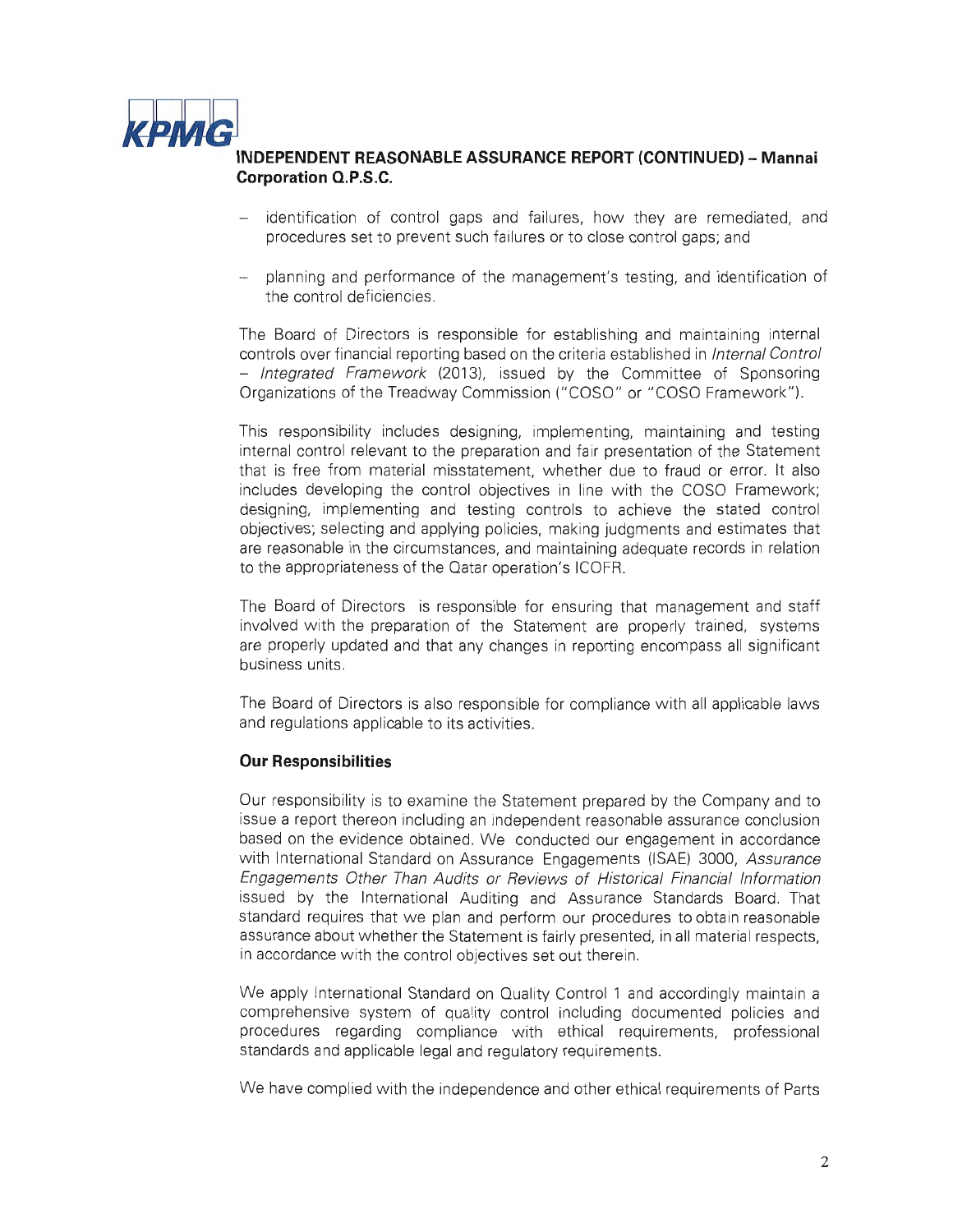

# ~ **INDEPENDENT REASONABLE ASSURANCE REPORT (CONTINUED) - Mannai Corporation O.P.S.C.**

A and B of the Code of Ethics for Professional Accountants, including independence, issued by the International Ethics Standards Board for Accountants, which is founded on fundamental principles of integrity, objectivity, professional competence and due care, confidentiality and professional behavior.

The procedures selected depend on our judgment, including the assessment of the risks of material misstatement of the Statement whether due to fraud or error.

Our engagement included assessing the appropriateness of the Qatar operation's ICOFR, and the suitability of the control objectives set out by the Company in preparing and presenting the Statement in the circumstances of the engagement. Furthermore, evaluating the overall presentation of the Statement, and whether the internal controls over financial reporting are suitably designed, implemented and are operating effectively as of 31 December 2019 based on the COSO Framework. Reasonable assurance is less than absolute assurance.

The procedures performed over the Statement include, but are not limited to, the following:

- conducted inquiries with management of the Company to gain an understanding of the risk assessment and scoping exercise conducted by management;
- examined the in-scope areas using materiality at the Qatar operation's combined financial statement level as specified in note 38 to the consolidated financial statements;
- $\bullet$ assessed the adequacy of the following:
	- Process level control documentation and related risks and controls as summarized in the Risk and Control Matrix ("RCM");
	- Entity level controls documentation and related risks and controls as summarized in the RCM;
	- Information Technology risks and controls as summarized in the RCM;
	- Disclosure controls as summarized in the RCM.
- obtained an understanding of the methodology adopted by management for internal control design and implementation testing;
- examined the walkthrough and design and implementation testing completed by management and conducted independent walkthrough testing, on a sample basis, as deemed necessary;
- assessed the significance of any internal control weaknesses identified by management;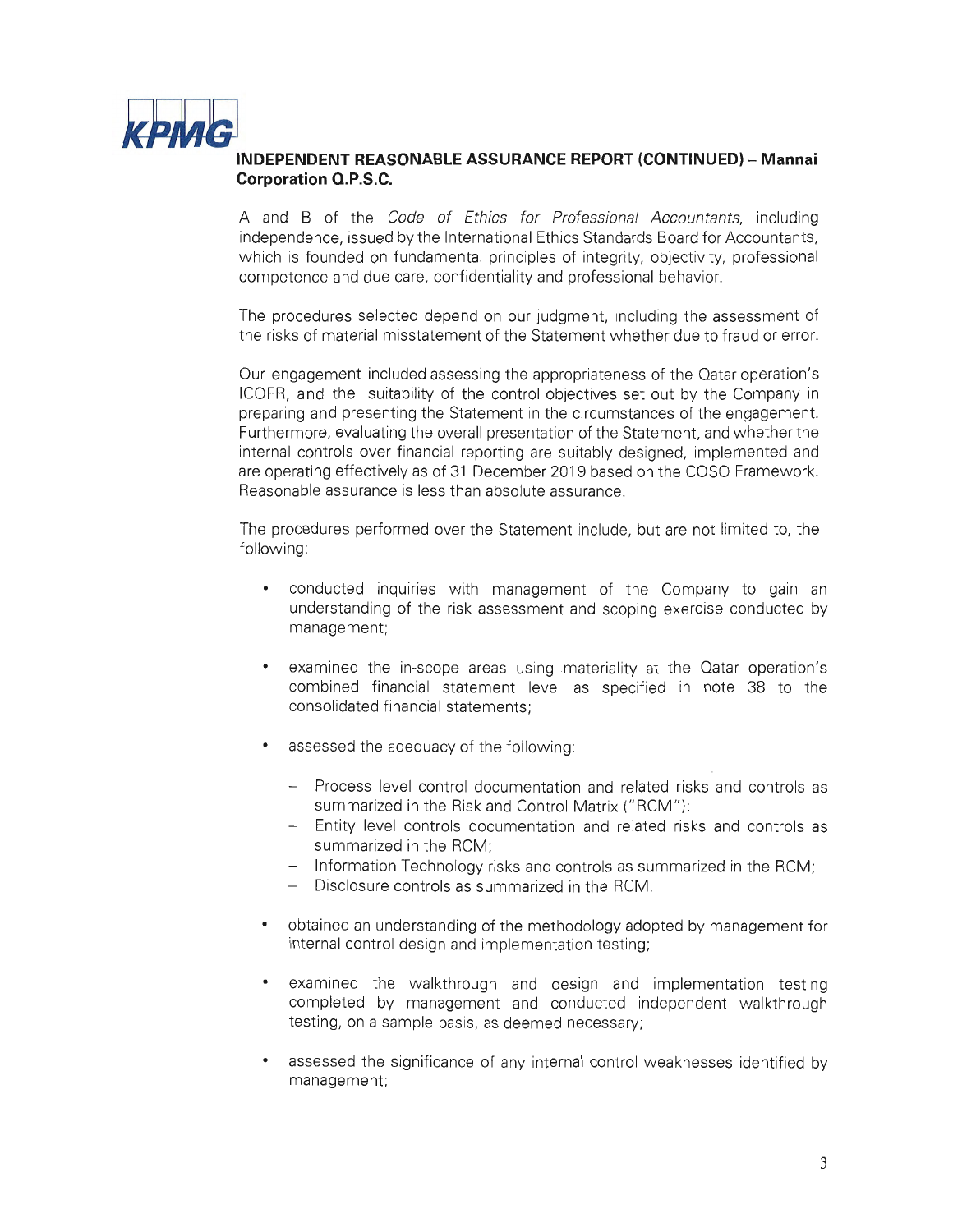

# ~ **INDEPENDENT REASONABLE ASSURANCE REPORT (CONTINUED) - Mannai Corporation O.P.S.C.**

- assessed the significance of any additional gaps identified through the  $\bullet$ procedures performed.
- examined the management plans for testing the operating effectiveness to evaluate the reasonableness of tests with respect to the nature, extent and timing thereof, and whether the testing responsibilities have been appropriately assigned;
- examined the management's testing documents to assess whether the operating effectiveness testing of key controls has been performed by the management in accordance with the management testing plan; and
- re-performed tests on key controls to gain comfort on the operating effectiveness of management testing.

As part of this engagement, we have not performed any procedures by way of audit, review or verification of the Statement nor of the underlying records or other sources from which the Statement was extracted.

### **Other information**

The other information comprises the information to be included in the Company's annual report or any other report. We have not obtained the other information to be included in the annual report or any other report which is expected to be made available to us after the date of this report. The Statement and our reasonable assurance report thereon will be included in the annual report. When we read the annual report or any other report, if we conclude that there is a material misstatement therein, we are required to communicate the matter to the Board of Directors.

### **Characteristics and Limitations of the Statement**

The Qatar operation's internal controls over financial reporting, because of their nature, may not prevent or detect all errors or omissions in processing or reporting transactions and consequently cannot provide absolute assurance that the control objectives will be met.

Historic evaluation of design, implementation and operating effectiveness of an internal control system may not be relevant to future periods if there is a change in conditions or that the degree of compliance with policies and procedures may deteriorate.

The Statement is prepared to meet the common needs of a broad range of users and may not, therefore, include every aspect of the information that each individual user may consider important in its own particular environment.